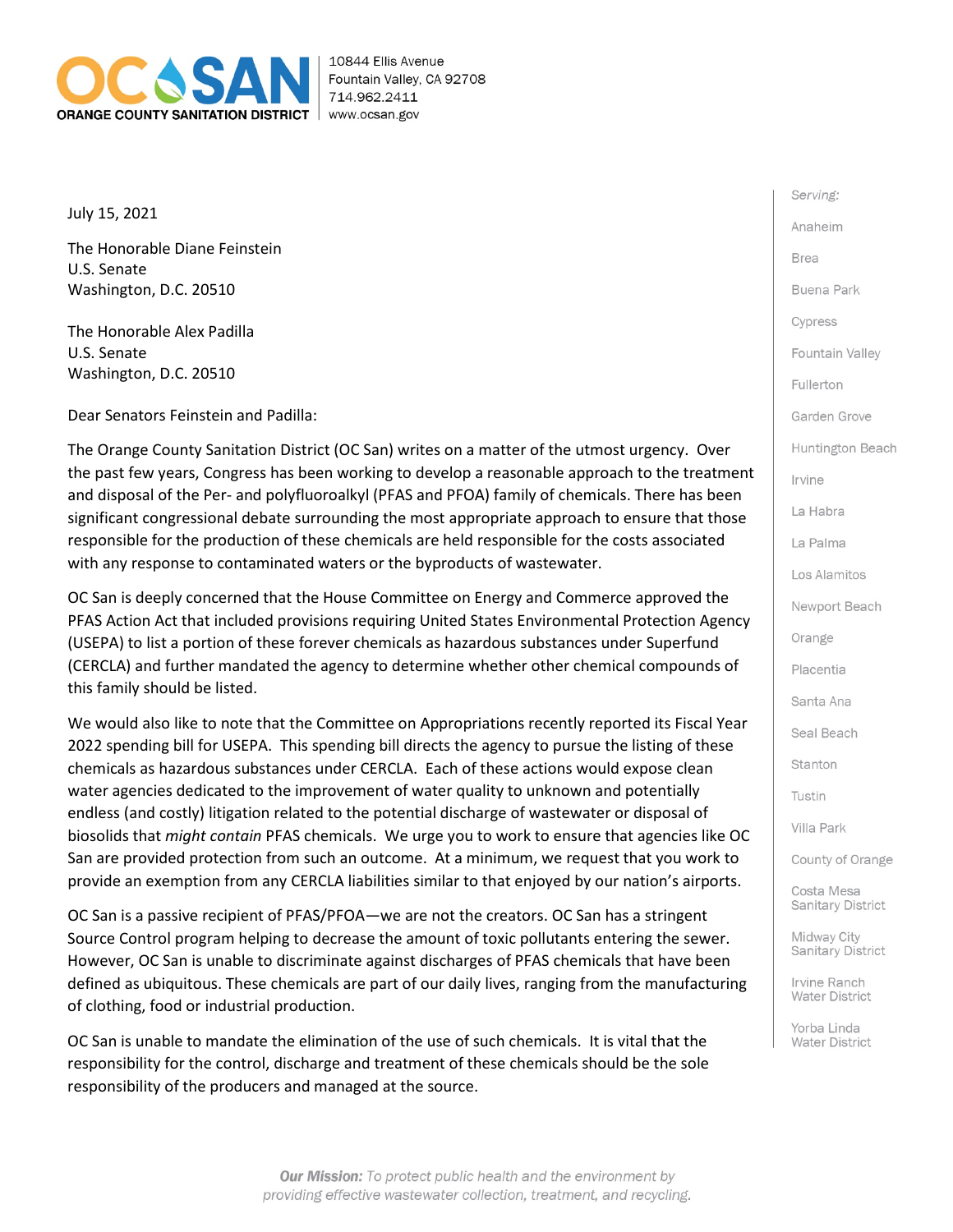

Senators Feinstein and Padilla July 15, 2021 Page 2 of 2

A decision to classify these chemicals as CERCLA hazardous substances would inevitably result in capturing agencies, like OC San, as a potentially responsible party for cleanups of contaminated waters and soils; simply because OC San was carrying out a public service, collecting and treating wastewater.

This situation is attributable to CERCLA's Joint, Several and Strict Liability regime. When CERCLA was enacted into law it was constructed to allow for cleanup of communities impacted by the indiscriminate disposal of hazardous substances at the Valley of Drums and other sites and to ensure that those responsible for the management and disposal of the chemicals would be held liable for cleanups and damages. It was never intended to assess responsibility or create an environment where legal action could be initiated against those that were not involved in the management and disposal of hazardous substances.

We note that Congress is considering legislation that would provide clean water agencies with financial assistance to implement pretreatment standards for discharges containing PFAS and to require dischargers to notify an agency of such discharges. While we appreciate this support, it fails to address the true policy and legal concern: imposing liability on public agencies that have no direct or indirect responsibility for the production, generation or discharge of these chemicals. Only through an explicit exemption from CERCLA liability can we ensure a balanced and appropriate approach to eliminate these chemicals from our environment without imposing unreasonable and unfair costs that would simply be shifted from the responsible parties to our ratepayers.

Again, we urge you to support a commonsense approach to responding to PFAS threats by maintaining responsibility at the source of PFAS.

R B Withers

John B. Withers Board Chairman "CORO Foundation Fellow, Los Angeles Class of 1979"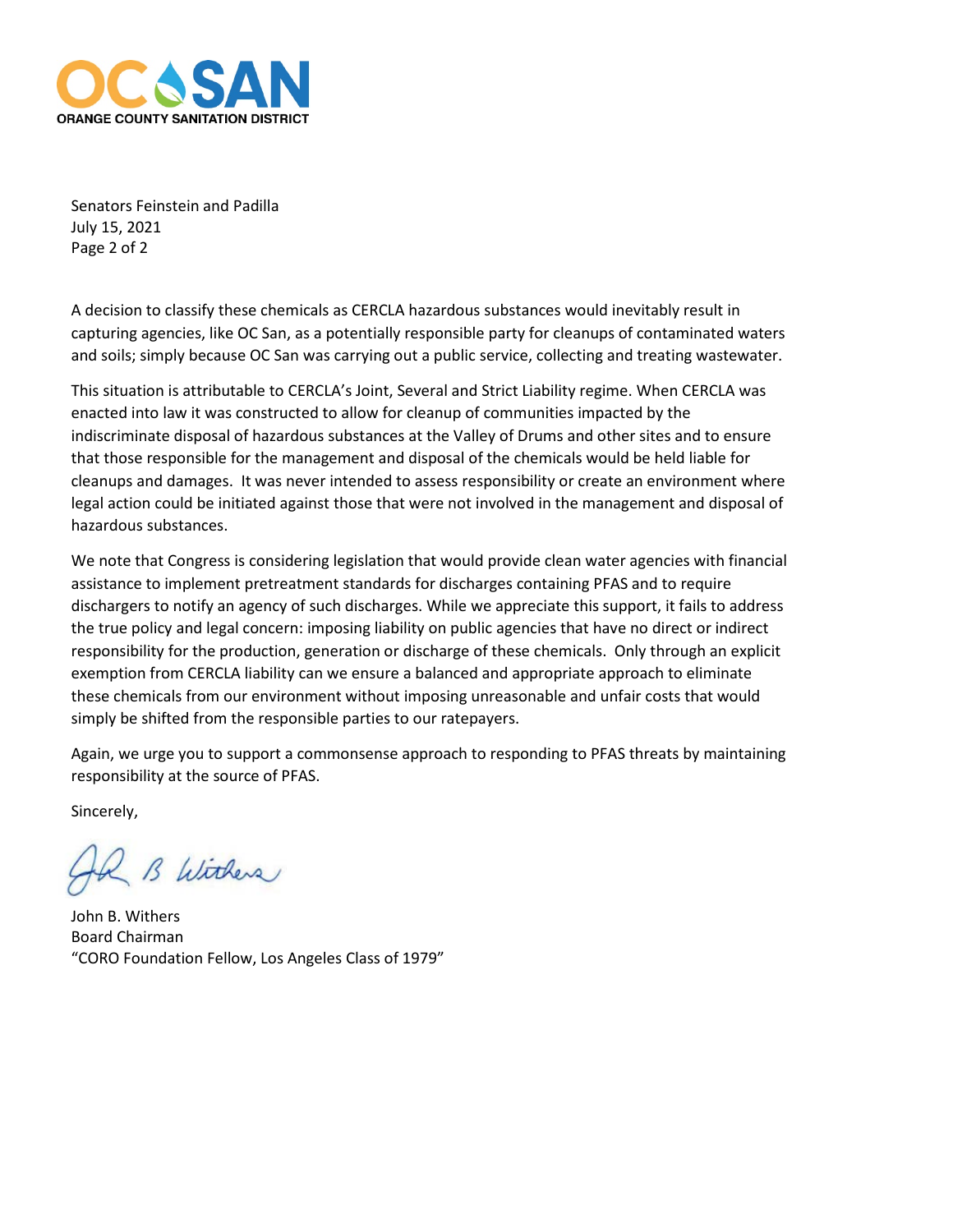

July 15, 2021

The Honorable Alan Lowenthal The Honorable Lou Correa The Honorable Katie Porter The Honorable Michelle Steel The Honorable Young Kim U.S. House of Representatives Washington, D.C. 20515

Dear Members of the Orange County Congressional Delegation:

The Orange County Sanitation District (OC San) writes on a matter of the utmost urgency. Over the past few years, Congress has been working to develop a reasonable approach to the treatment and disposal of the Per- and polyfluoroalkyl (PFAS and PFOA) family of chemicals. There has been significant congressional debate surrounding the most appropriate approach to ensure that those responsible for the production of these chemicals are held responsible for the costs associated with any response to contaminated waters or the byproducts of wastewater treatment. As the House prepares to debate the PFAS Action Act (H.R. 2467), we write to urge you to oppose any provision that would shift liability to public agencies.

OC San is deeply concerned that the House Committee on Energy and Commerce approved the PFAS Action Act that included provisions requiring United States Environmental Protection Agency (USEPA) to list a portion of these forever chemicals as hazardous substances under Superfund (CERCLA) and further mandated the agency to determine whether other chemical compounds of this family should be listed.

Each of these actions would expose clean water agencies dedicated to the improvement of water quality to unknown and potentially endless (and costly) litigation related to the potential discharge of wastewater or disposal of biosolids that *might contain* PFAS chemicals. We urge you to ensure that any House-passed bill provides an explicit exemption from any CERCLA liabilities similar to that enjoyed by our nation's airports.

OC San is a passive recipient of PFAS/PFOA. We are not the creators. OC San is unable to discriminate against discharges of PFAS chemicals that have been defined as ubiquitous. These chemicals are part of our daily lives, ranging from the manufacturing of clothing to food to industrial production.

OC San is unable to mandate the elimination of the use of such chemicals. It is vital that responsibility for the control, discharge and treatment of these chemicals should be the sole responsibility of the producers.

Serving: Anaheim **Brea Buena Park** Cypress Fountain Valley Fullerton Garden Grove Huntington Beach Irvine La Habra La Palma Los Alamitos Newport Beach Orange Placentia Santa Ana Seal Beach Stanton Tustin Villa Park County of Orange Costa Mesa Sanitary District Midway City Sanitary District Irvine Ranch **Water District**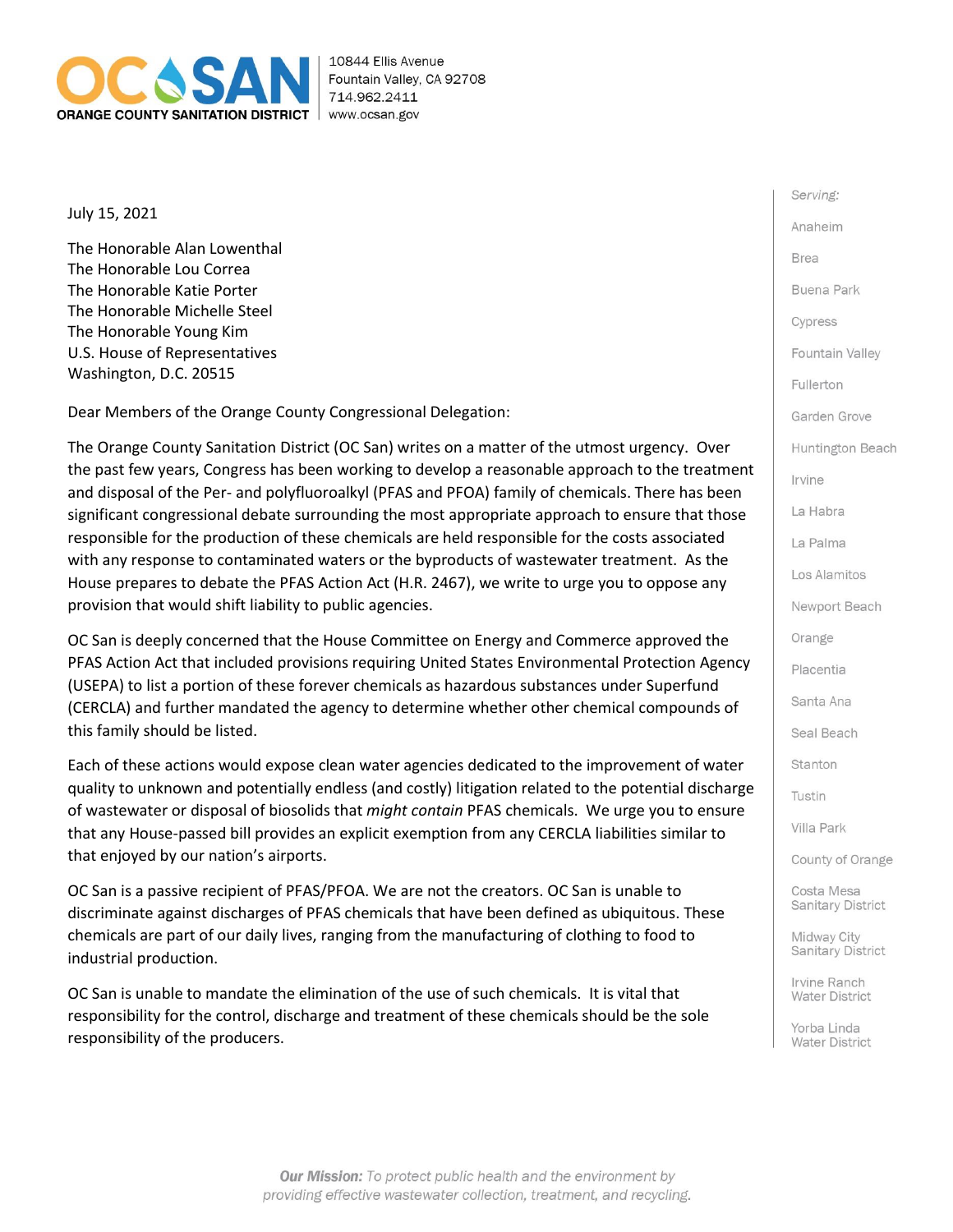

OC Congressional Delegation July 15, 2021 Page 2 of 2

A decision to classify these chemicals as CERCLA hazardous substances would inevitably result in capturing agencies, like OC San, as a potentially responsible party for cleanups of contaminated waters and soils; simply because OC San was carrying out a public service, treating wastewater.

This situation is attributable to CERCLA's Joint, Several and Strict Liability regime. When CERCLA was enacted into law it was constructed to allow for cleanup of communities impacted by the indiscriminate disposal of hazardous substances at the Valley of Drums and other sites and to ensure that those responsible for the management and disposal of the chemicals would be held liable for cleanups and damages. It was never intended to assess responsibility or create an environment where legal action could be initiated against those that were not involved in the management and disposal of hazardous substances.

We note that Congress is considering legislation that would provide clean water agencies with financial assistance to implement pretreatment standards for discharges containing PFAS and to require dischargers to notify an agency of such discharges. While we appreciate this support, it fails to address the true policy and legal concern: imposing liability on public agencies that have no direct or indirect responsibility for the production, generation, or discharge of these chemicals. Only through an explicit exemption from CERCLA liability can we ensure a balanced and appropriate approach to eliminate these chemicals from our environment without imposing unreasonable and unfair costs that would simply be shifted from the responsible parties to our ratepayers.

Again, we urge you to support a commonsense approach in responding to PFAS threats by maintaining responsibility at the source of PFAS.

B Withers

John B. Withers Board Chairman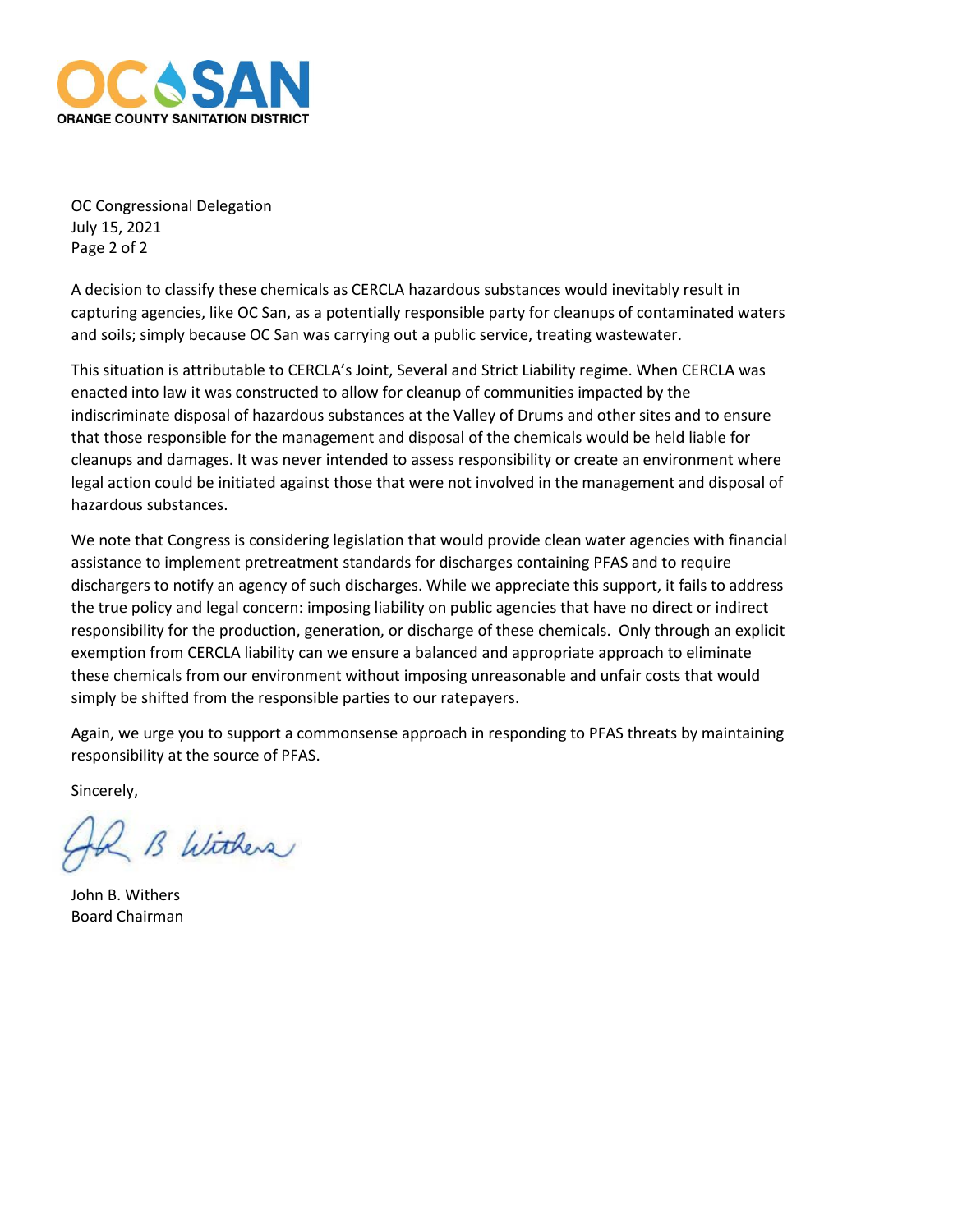

October 18, 2021

The Honorable Alan Lowenthal The Honorable Lou Correa The Honorable Katie Porter The Honorable Michelle Steel The Honorable Young Kim U.S. House of Representatives Washington, D.C. 20515

Dear Members of the Orange County Congressional Delegation:

Per- and polyfluoroalkyl substances (PFAS/PFOA) are a group of man-made chemicals created by manufacturers and despite playing no role in releasing PFAS into the environment, clean water agencies must find ways to remove them from entering our water treatment systems.

The U.S. Environmental Protection Agency (U.S. EPA) is currently conducting research into the presences of such chemicals in biosolids and appropriate actions to address any scientifically documented findings. We note that the House passed the PFAS Action Act (H.R. 2467) in August and would if enacted impose drastic liability on clean water agencies like the Orange County Sanitation District (OC San) that have no responsibility for the presence of these chemicals in the environment.

OC San is a passive recipient of PFAS/PFOA. We are not the creators. OC San is unable to discriminate against discharges of PFAS chemicals that have been defined as ubiquitous. These chemicals are part of our daily lives, ranging from the manufacturing of clothing to food to industrial production.

I ask as you consider final legislation to address PFAS and other contaminants of emerging concern that you ensure such legislation explicitly exempts clean water agencies from PFAS cleanup costs. It is vital that responsibility for the control, discharge and treatment of these chemicals should be the sole responsibility of the producers.

Additionally, we endorse recent congressional actions that would provide federal assistance to clean water agencies to implement pretreatment programs related to PFAS management and discharge. Source control of these chemicals is the most appropriate approach to protect public health and the environment.

Serving: Anaheim **Brea Buena Park** Cvpress Fountain Valley Fullerton Garden Grove Huntington Beach Irvine La Habra La Palma Los Alamitos Newport Beach Orange Placentia Santa Ana Seal Beach Stanton Tustin Villa Park County of Orange Costa Mesa Sanitary District Midway City Sanitary District Irvine Ranch **Water District**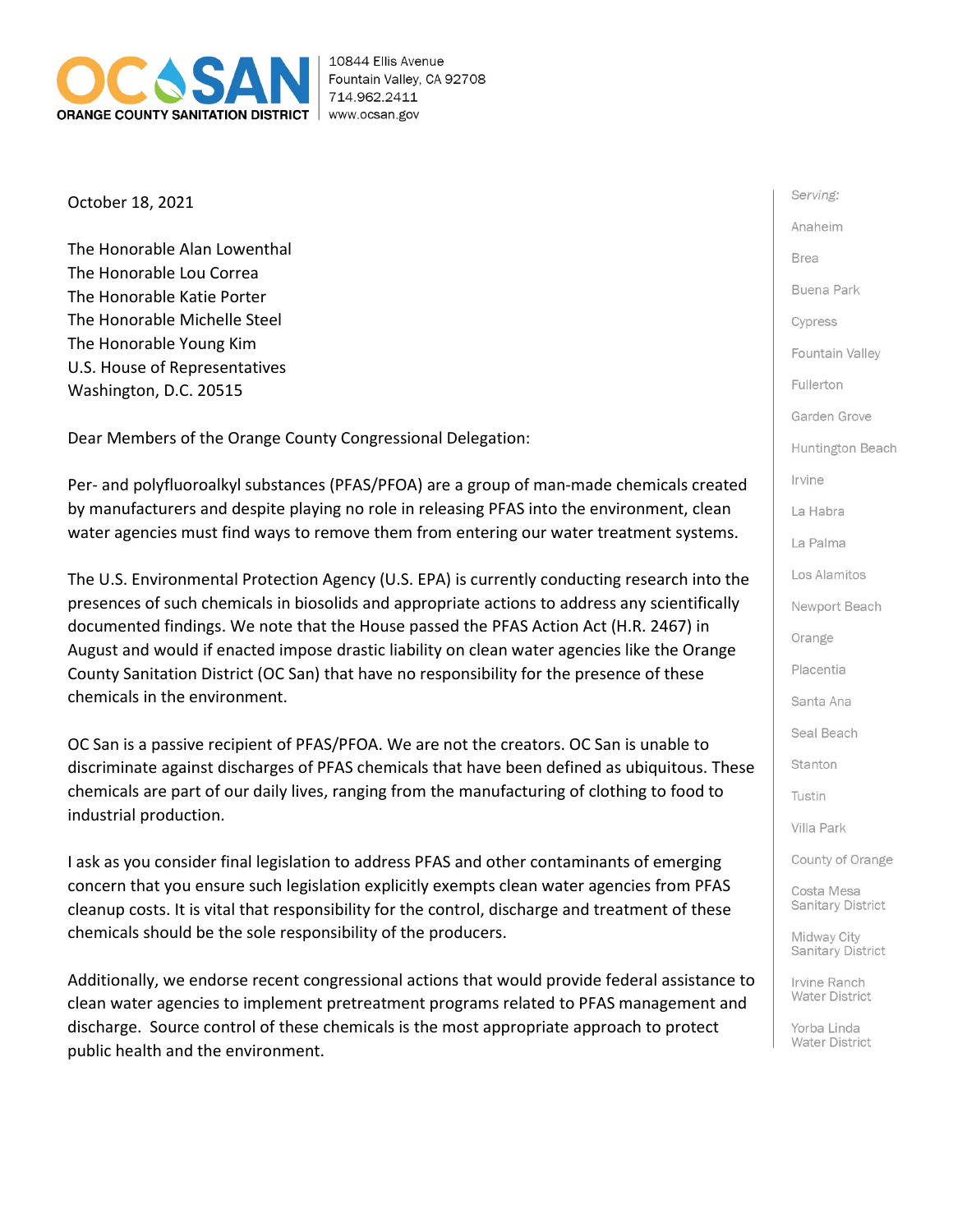

PFAS OC Delegation Page 2 of 2

A clean water agency that complies with applicable and appropriate federal management and treatment standards must not be responsible for current and future costs associated with a PFAS cleanup. Under H.R. 2467, liability could be imposed for agencies that simply receive and treat water. It is vital that you secure an exemption for these agencies from the Comprehensive Environmental Response, Compensation, and Liability Act (CERLA) no less than that provided to our nation's airports. OC San and similar agencies have no responsibility for the presence of PFAS and the concept of imposing CERCLA liability is not good public policy.

I call upon the Orange County Congressional Delegation to cast votes implementing these public policy positions. Please do not hesitate to contact Jennifer Cabral, OC San Administration Manager at (714) 593-7581 or via email at JCabral@ocsan.gov should you have any questions.

AR B Withers

John B. Withers Board Chairman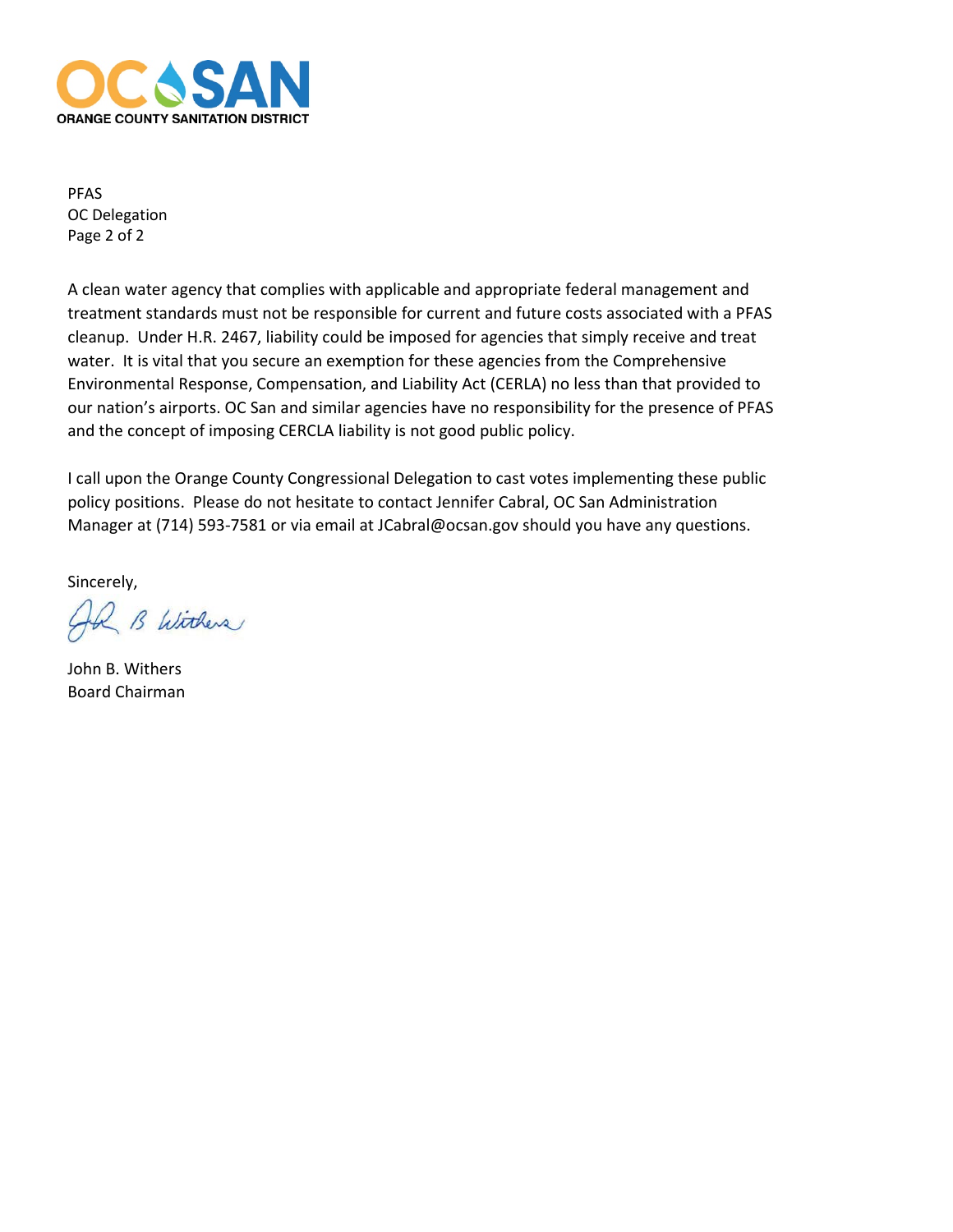

November 4, 2021

The Honorable Dianne Feinstein U.S. Senate Washington, D.C. 20510

Dear Senator Feinstein:

Per- and polyfluoroalkyl substances (PFAS/PFOA) are a group of man-made chemicals created by manufacturers and despite playing no role in releasing PFAS into the environment, clean water agencies must find ways to remove them from entering our water treatment systems.

The U.S. Environmental Protection Agency (U.S. EPA) is currently conducting research into the presences of such chemicals in biosolids and appropriate actions to address any scientifically documented findings. We note that the House passed the PFAS Action Act (H.R. 2467) in August and the Senate has yet to act on the legislation. If enacted in its current form, H.R. 2467 would impose drastic liability on clean water agencies like the Orange County Sanitation District (OC San) that have no responsibility for the presence of these chemicals in the environment.

OC San is a passive recipient of PFAS/PFOA. We are not the creators. OC San is unable to discriminate against discharges of PFAS chemicals that have been defined as ubiquitous. These chemicals are part of our daily lives, ranging from the manufacturing of clothing to food to industrial production.

I ask as you consider final legislation to address PFAS and other contaminants of emerging concern that you ensure such legislation explicitly exempts clean water agencies from PFAS cleanup costs. It is vital that responsibility for the control, discharge and treatment of these chemicals should be the sole responsibility of the producers.

Additionally, we endorse recent congressional actions that would provide federal assistance to clean water agencies to implement pretreatment programs related to PFAS management and discharge. Source control of these chemicals is the most appropriate approach to protect public health and the environment.

Serving: Anaheim **Brea Buena Park** Cypress Fountain Valley Fullerton Garden Grove Huntington Beach Irvine La Habra La Palma Los Alamitos Newport Beach Orange Placentia Santa Ana Seal Beach Stanton Tustin Villa Park County of Orange Costa Mesa Sanitary District Midway City Sanitary District Irvine Ranch **Water District**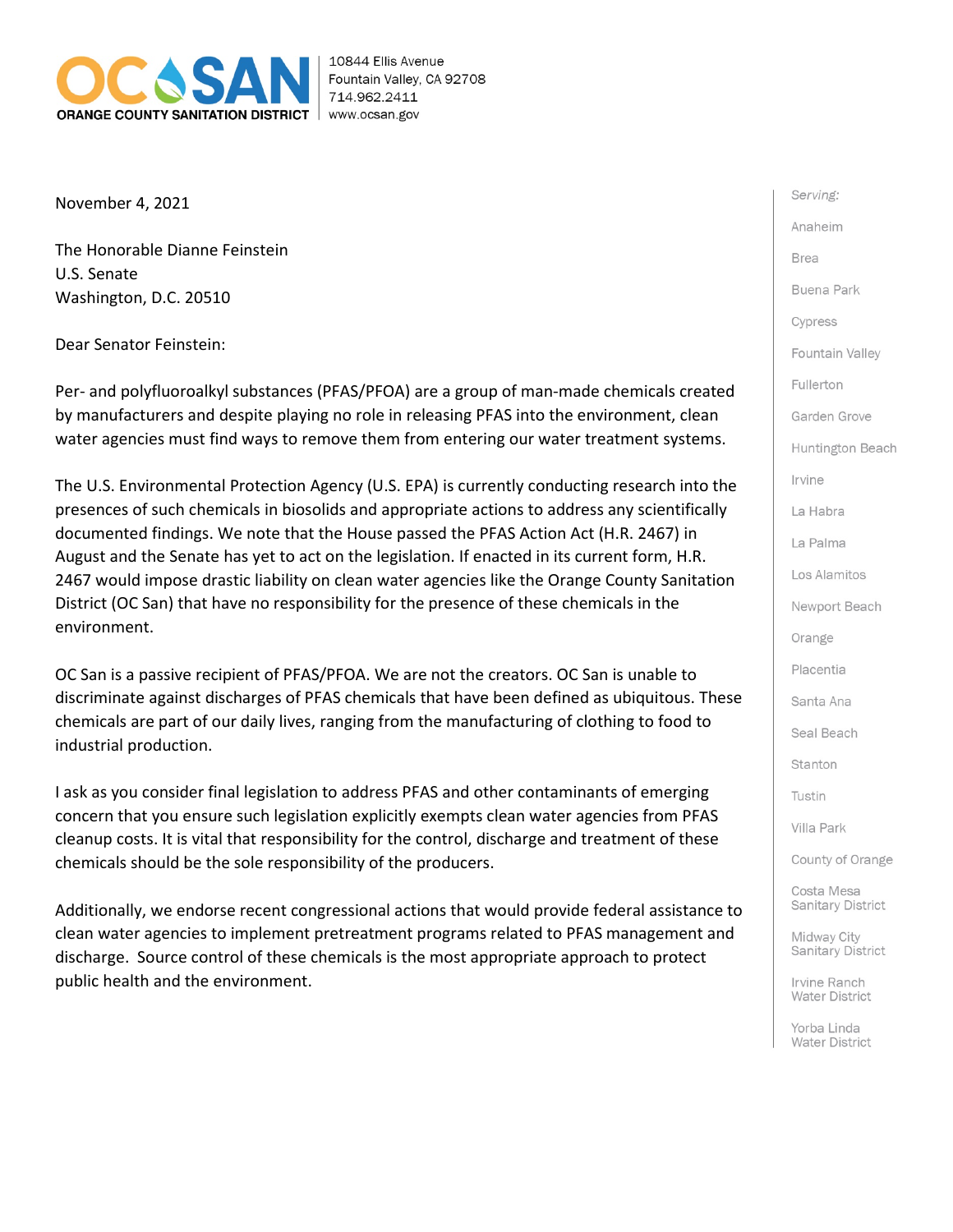

Senator Feinstein Page 2 of 2

A clean water agency that complies with applicable and appropriate federal management and treatment standards must not be responsible for current and future costs associated with a PFAS cleanup. Additionally, H.R. 2467 liability could be imposed for agencies that simply receive and treat water. It is vital that you secure an exemption for these agencies from the Comprehensive Environmental Response, Compensation, and Liability Act (CERLA) no less than that provided to our nation's airports. OC San and similar agencies have no responsibility for the presence of PFAS and the concept of imposing CERCLA liability is not good public policy.

I call upon the Orange County Congressional Delegation to cast votes implementing these public policy positions. Please do not hesitate to contact Jennifer Cabral, OC San Administration Manager at (714) 593-7581 or via email at JCabral@ocsan.gov should you have any questions.

R B Withers

John B. Withers Board Chairman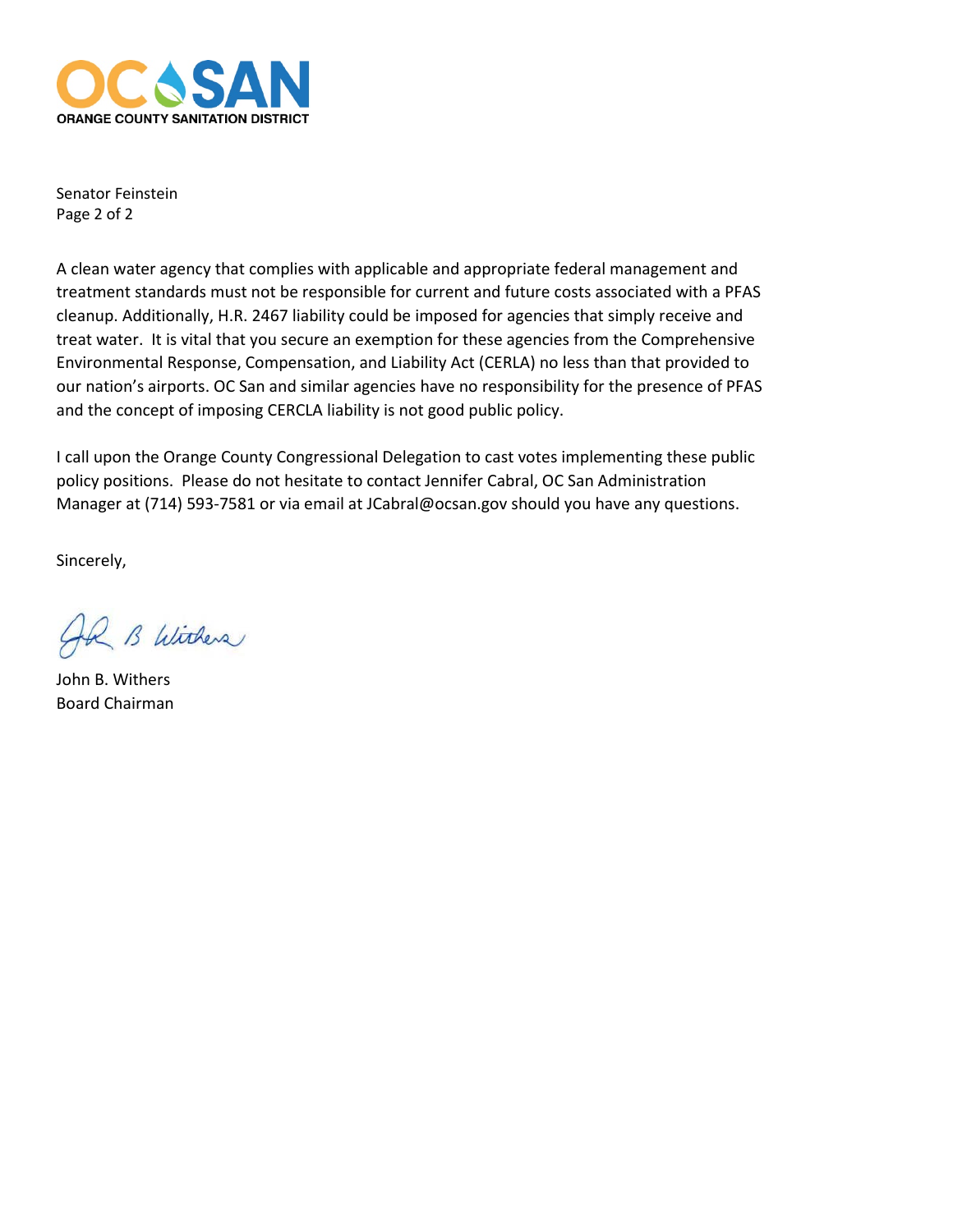

November 4, 2021

The Honorable Alex Padilla U.S. Senate Washington, D.C. 20510

Dear Senator Padilla:

Per- and polyfluoroalkyl substances (PFAS/PFOA) are a group of man-made chemicals created by manufacturers and despite playing no role in releasing PFAS into the environment, clean water agencies must find ways to remove them from entering our water treatment systems.

The U.S. Environmental Protection Agency (U.S. EPA) is currently conducting research into the presences of such chemicals in biosolids and appropriate actions to address any scientifically documented findings. We note that the House passed the PFAS Action Act (H.R. 2467) in August and the Senate has yet to act on the legislation. If enacted in its current form, H.R. 2467 would impose drastic liability on clean water agencies like the Orange County Sanitation District (OC San) that have no responsibility for the presence of these chemicals in the environment.

OC San is a passive recipient of PFAS/PFOA. We are not the creators. OC San is unable to discriminate against discharges of PFAS chemicals that have been defined as ubiquitous. These chemicals are part of our daily lives, ranging from the manufacturing of clothing to food to industrial production.

I ask as you consider final legislation to address PFAS and other contaminants of emerging concern that you ensure such legislation explicitly exempts clean water agencies from PFAS cleanup costs. It is vital that responsibility for the control, discharge and treatment of these chemicals should be the sole responsibility of the producers.

Additionally, we endorse recent congressional actions that would provide federal assistance to clean water agencies to implement pretreatment programs related to PFAS management and discharge. Source control of these chemicals is the most appropriate approach to protect public health and the environment.

Serving: Anaheim **Brea Buena Park** Cypress Fountain Valley Fullerton Garden Grove Huntington Beach Irvine La Habra La Palma Los Alamitos Newport Beach Orange Placentia Santa Ana Seal Beach Stanton Tustin Villa Park County of Orange Costa Mesa Sanitary District Midway City Sanitary District Irvine Ranch **Water District**